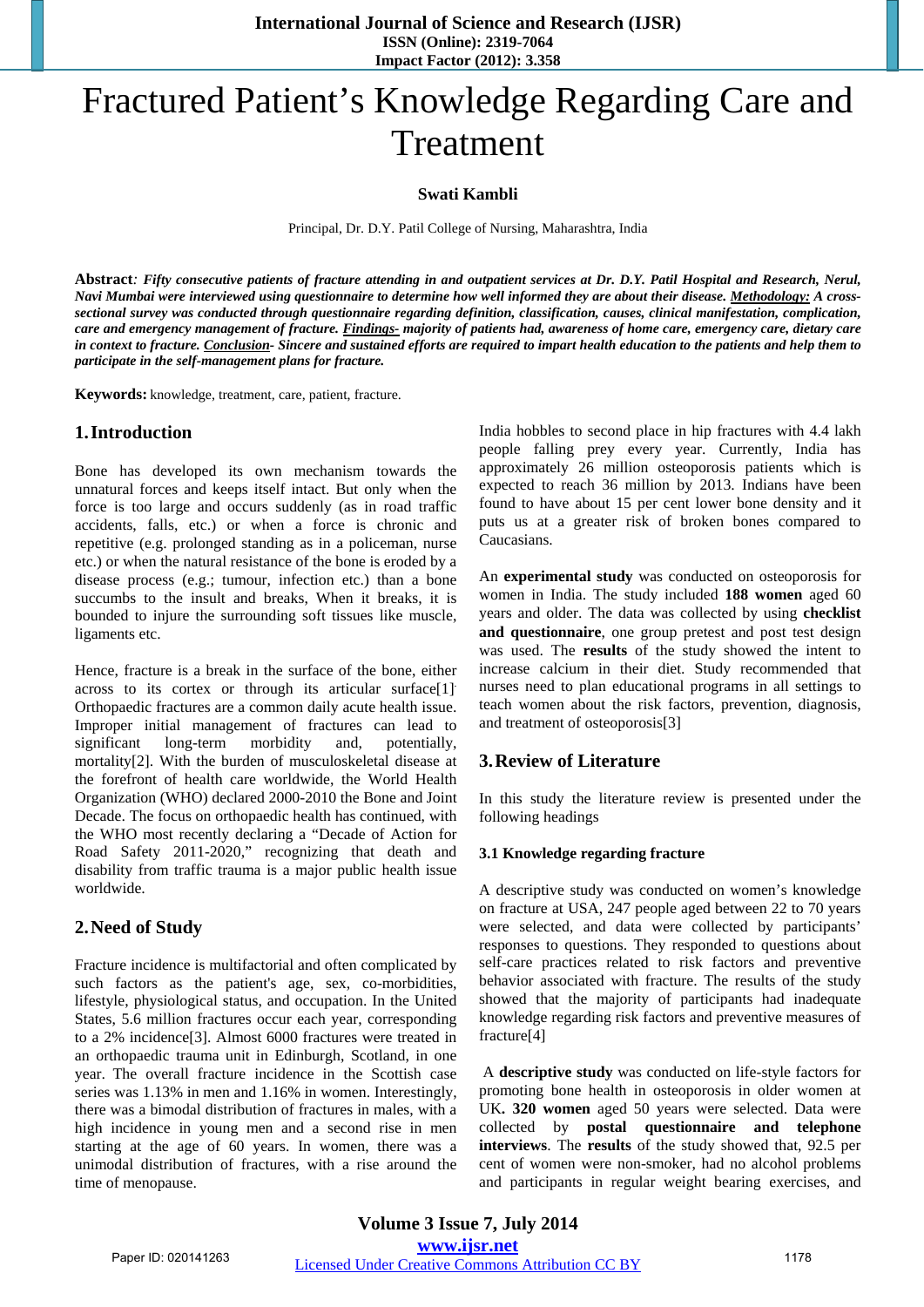21.2 per cent women changed their diet following identification of risk of osteoporosis[5].

A **descriptive survey** was conducted to assess knowledge and practices in general population regarding the prevention and treatment of fracture at Canada, A convenience **sample of 185** were selected for the study. Measures of knowledge and practices were obtained by using a **hand-delivered questionnaire**, the **results** of the study showed that women received inadequate information about osteoporosis, possessed limited knowledge about the disease and were not taking adequate measures to prevent or treat fracture as they age*.* 

A study was conducted on Percutaneous Treatment of Non-Union Fractures with Autologous, Culture Expanded, Bone Marrow Derived, Mesenchymal Stem Cells and Platelet Lysate. They evaluated 6 consecutive patients with chronic fracture non-unions. Patients consisted of 4 women and 2 men with treatment intervention at an average of 8.75 months post-fracture (range 4- 18 months, one patient fracture not included in calculation was >100 mo.). All treated patients received autologous, culture expanded, mesenchymal stem cells injected percutaneously via fluoroscopic guidance into the site of the fracture non-union. Fracture union was evaluated with the use of follow up highresolution x-ray and/or CT imaging. Phenotype of the culture-expanded MSCs was evaluated and quantified by flow cytometry of surface antigens**.** The purpose of this study is to investigate the feasibility of a less invasive, percutaneous approach for the reimplantation of autologous culture expanded, bone marrow derived MSC's in platelet lysate to enhance fracture repair in recalcitrant stable nonunion cases. The results of this study support the hypothesis that autologous MSC's delivered via percutaneous reimplantation may be an alternative modality for the nonoperative treatment of recalcitrant non-union fractures[6]*.*

 A study was conducted to assess vitamin D nutrition status in Asian-Indian patients with fragility hip fracture. The study subjects included patients with non-traumatic hip fracture with age more than 50 years. Final analysis included 43 patients, 9 men (20.9%) and 34 women (79.0%, all postmenopausal). Out of total 43 patients, 26 patients/families could be contacted, 11 (42.3%) died within one year of surgery, of which 8 patients died within first 6 months after surgery. Two patients died within 72 hours after discharge from hospital. Of 15 patients alive one year after surgery, two were able to walk without any support while 13 were able to walk with some support (stick or walker).The study shows very high prevalence (96.7%) of vitamin D deficiency in Asian-Indian patients with fragility hip fracture. The BMD of these patients is significantly low in comparison to age and sex matched healthy controls. More fractures occurred at home than outside, with a majority of fall being in the bathroom [7].

Studies show that families routinely request information on basic facts about mental illness and its treatment, behavior management skills, and the mental health system in order to better cope with their relatives' illness. It is well recognized that the maximum impact of a psychiatric disorder is borne by the family and often leads to a complete disruption in its functioning [8]. Patients had always stressed about the role reversal with spouse and had also always the stress about the role reversal with children. Sometimes stress of changes in family responsibility [9].

Knowledge of attitudes and their functioning is of interest both theoretically and practically. No theory of social behaviour can be complete without incorporation of attitude functioning, and it is doubtful that complex social behaviour can be predicted without knowledge of attitude. To study attitudes requires that they be measured [12]

Learning is the addition of new knowledge and experience Interpreted in the light of past knowledge and experience. Teaching and learning is an integral part of nursing. Nurses have the responsibility to educate patients related to various aspects and keep themselves updated. Various teaching strategies are used to increase knowledge, such as lecturing, demonstration, discussion and self-education. These methods of self-education has an advantage over the others as the learner can educate himself at his own pace and it also stresses on rereading [13]

# **4.Methodology of Research**

Research methodology involves the systematic procedure by the researcher which starts from the initial identification of programme to its final conclusion [11].

## a) **Research design:**

A descriptive study was adopted for the study. Survey was carried out for purpose of providing an accurate portrayal of a group of subjects with specific characteristics. This study is intended to ascertain the knowledge of patients regarding fracture.

## b) **Dependent variable:**

In this study, the dependent variable is the knowledge regarding fracture.

## c) **Extraneous variable:**

In this study, the extraneous variables are age, gender, educational status and duration of illness.

## d) **Setting of the study:**

The setting of the study is at Dr. D.Y.Patil, Hospital and research centre, Nerul, Navi Mumbai.

## e) **Population:**

Patients attending orthopaedic OPD and in-patients in orthopaedic ward in the age group of 12-50years and above.

## f) **Sample:**

The sample for this study composed of 50 fractured patients in the age group 12 -50 years and above.

## g) **Sampling technique:**

Purposive sampling technique was used to select the samples.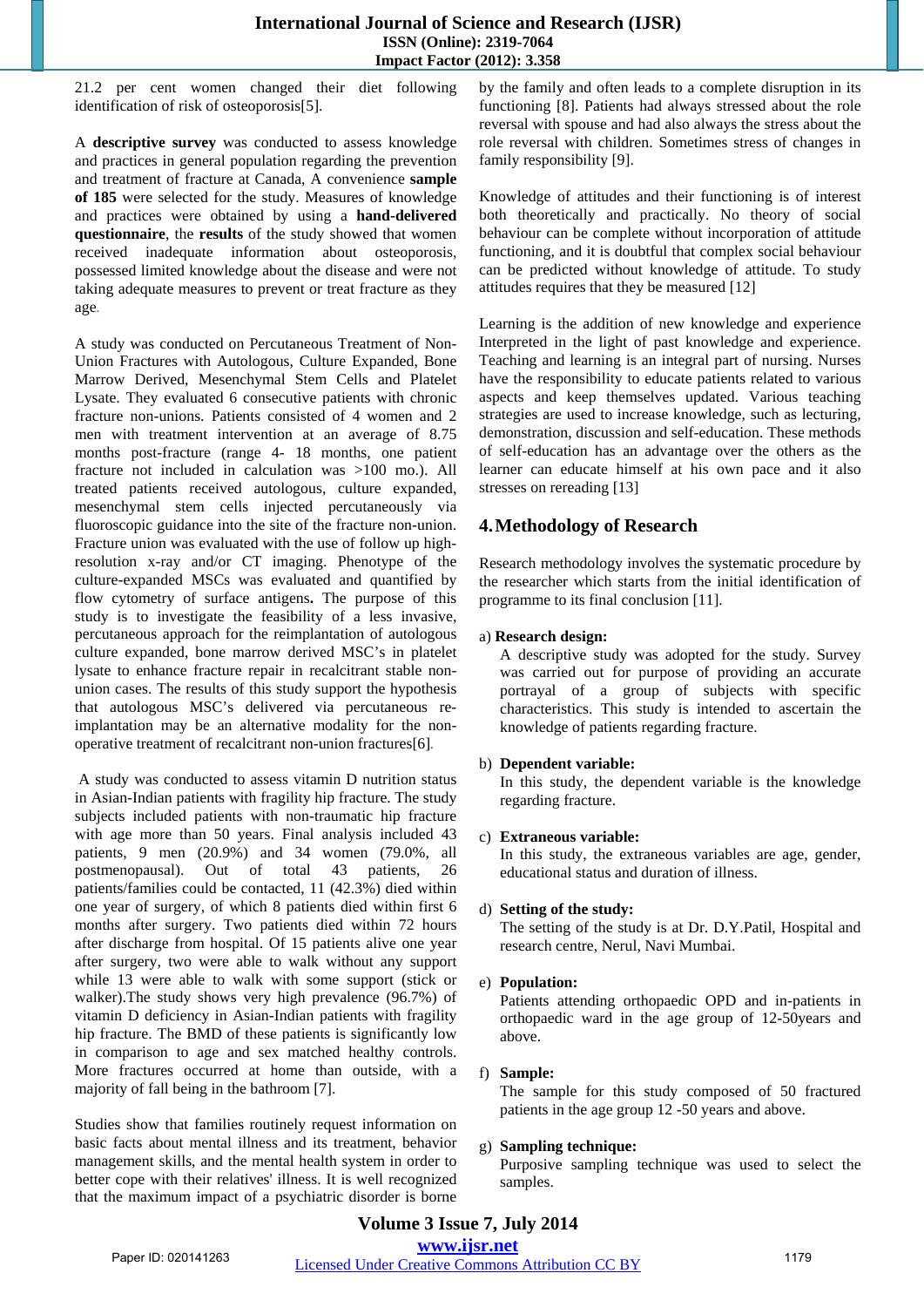#### **Inclusion criteria for sampling:**

- Age considered is from 12 years to 50 years and above.
- Willingness of patient is considered.
- **Exclusion criteria for sampling:**
- Patient who are not willing.
- Age group below 12 years.
- **Tool**:

#### **Section 1**: **Baseline proforma**

It consisted of 8 items namely, age, sex, religion, marital status, personal habits, educational status, occupational and socioeconomic status.

#### **Section 2: Structured knowledge questionnaire**

Structured knowledge questionnaire consisted of 28 items covering 5 aspects on fracture. The areas included were definition, etiology, clinical manifestation, investigation, treatment, diet, exercise, medication, home and emergency management. The items were of multiple-choice type with one correct answer.

#### **Plan for data analysis:**

The data obtained in this study was entered into a master data sheet prepared by the investigator to analyse the data. The data would be analysed based on the objective and hypotheses using descriptive and inferential statistics.

## **5.Major findings of the study**

#### **5.1 Section 1: Sample Characteristics**

The maximum group belongs to the age group of 31-50 years ie; 60% and the minimum number belongs to the age group of 12-20 years ie; 46%. The maximum number of sample is female; 54% as compared to male i.e; 46%

The maximum number in religion is 38 which belong to Hindu and the minimum number is 2 which belong to the others. The maximum number in marital status is 37 which belong to married and the minimum number is 1 which belongs to divorce. The maximum number of personal habits is 30 in tobacco and pan chewing and the minimum is 2 in none of the personal habits.

The maximum number in educational status, 28 belong to secondary and the minimum number is 4 in illiterate. The maximum number in occupational status is 27 which belong to industrial and minimum number is 3 which belong to unemployed group. The maximum number in socioeconomic status is 7 which belongs to Rs,5000 to Rs,10000/- ; and the minimum number is 5 which belongs to Rs,10000/-

#### **5.2 Section 2: Knowledge Level regarding fracture**

Out of 50 fractured patients, maximum patients that is 96% had responded correctly to- definition of fracture, preferred treatment, and necessity of hospitalisation. Also maximum number of patients i.e.; 96% are not aware about different type of fractures. Whereas the minimum numbers of patients i.e.; 12% have responded incorrectly to- the time required for bone healing. . Findings were contradicts with previous studies [10].

Out of 50 fracture patients, maximum number of patient ie.68% have knowledge about taking immediate step during fracture and the minimum number of patient i.e. 48% have knowledge of actions to be avoided immediately after fracture. Out of 50 fractured patients, i.e.; 100% are aware of importance of exercise, whereas minimum number of patients i.e.; 76% know the importance of engaging in weight bearing and strengthening exercise. Out of 50 fractured patients the maximum numbers of patients i.e.; 96% have knowledge about management of prior care at home after hospitalization and the minimum number of patients i.e.; 72% had poor knowledge about diet to be followed at home. Out of 50 fractured patients, maximum number of patients i.e.;52% have knowledge about signs and symptoms of infection and the minimum number of patients i.e.; 12% had the knowledge about complications of skin traction**.** The overall knowledge of the fractured patient comes under range of good (19-24) i.e. 57%.

## **6.Conclusion**

As the research project came to an end, awareness among samples in relation to fracture and its management is good. Awareness among the patients about fracture is the master key to reduce the global burden and improve the quality of life of the people with fracture.

# **7.Scope of Study**

Fracture has been occurring worldwide as we enter the new millennium. More studies are needed to bring out an effective preventive intervention. The findings of the present study may be helpful for such future studies. In this context the findings of the study has valuable implications towards nursing education, administration, and research.

#### **Nursing Education**

The health care delivery system at present is giving more emphasis on the preventive rather than the curative aspect. The nursing curriculum should incorporate activities like preparation of booklets, handouts, pamphlets, and self teaching materials for the patients to carry home for further reference. In-service education should be conducted to improve the knowledge and skill of healthcare professionals. Nursing students should be prepared to and motivated to conduct health teaching programmes.

The study also implies that health personnel have to be properly trained on how to prepare information booklets to teach the public regarding fracture. The information booklet developed can be used for educating nursing students and health workers to equip them with necessary knowledge and to educate community regarding Fracture.

The nursing students should be made aware of their responsibility in the prevention of fracture. Nurses can conduct health camps, Research and teaching on prevention of Fracture. The traditional system of nursing education